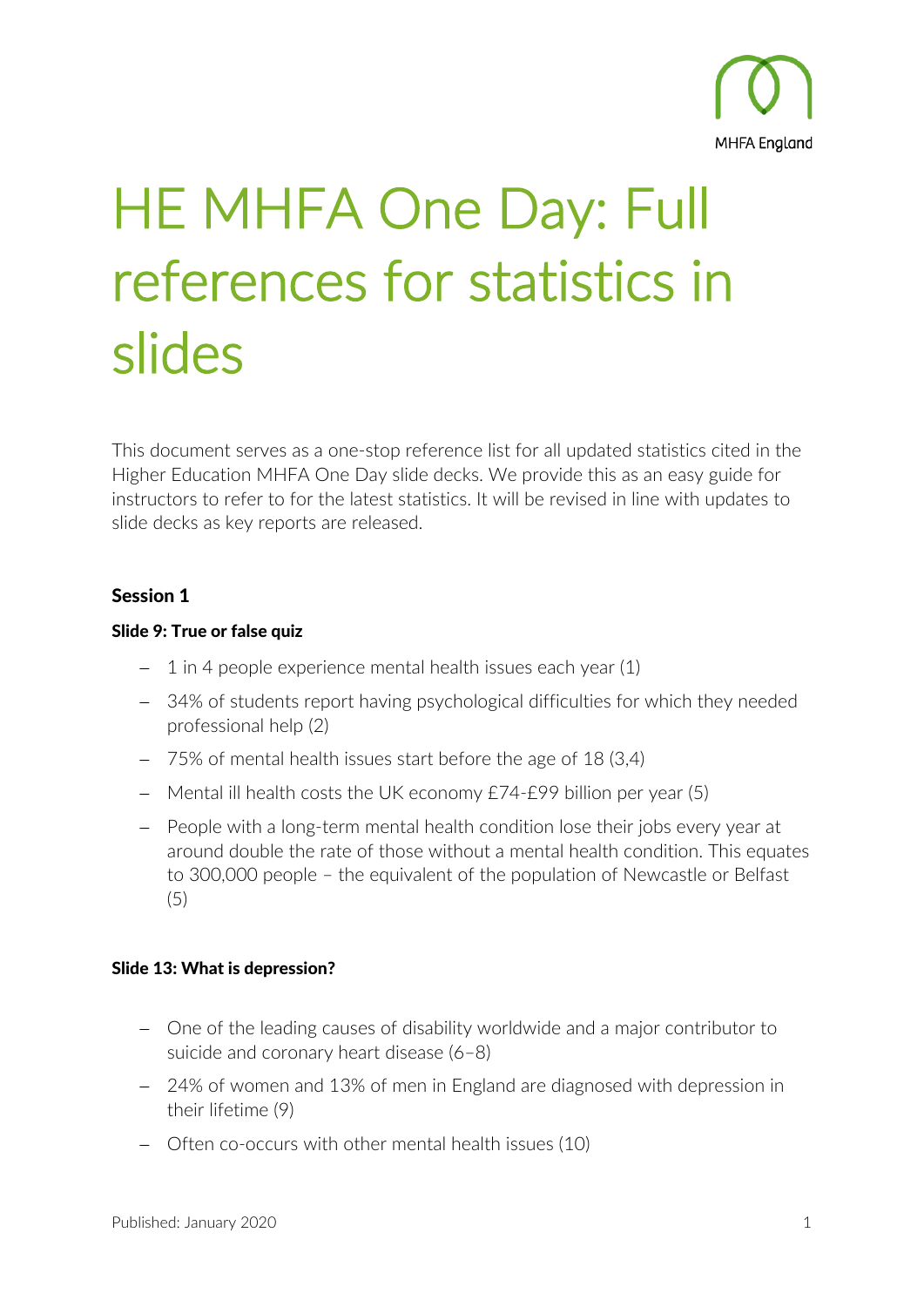

#### Slide 14: What is an anxiety disorder?

- − There were 8.2 million cases of anxiety in the UK in 2013 (11)
- − Women are twice as likely to be diagnosed with anxiety (12,13)

#### Slide 16: Alcohol, drugs and mental health

- − 30-50% of people with a severe mental illness also misuse substances (14–16)
- − Substantial numbers of people in contact with substance misuse services have mental illness (16–18)
- − People who identify as LGBT+ are at increased risk of both mental ill health and substance misuse (19–21)

# Session 2

#### Slide 2: True or false quiz

- − In 2018 there were 6,154 suicides in Great Britain. This means over 16 people per day took their life. It is estimated that 10-25 times that number attempted suicide (22,23)
- − Note: These statistics refer specifically to Great Britain. The figures were calculated using data from supplementary tables released as part of the ONS's Suicides in the UK: 2018 registrations report and adding together the 2018 suicide figures from England, Scotland and Wales. This was done to ensure that suicide statistics remained consistent and comparable across MHFA England's entire product portfolio.
- − Note: 2018 saw a change in the standard of proof used by coroners in England and Wales around ruling deaths as suicides. In England and Wales, all deaths caused by suicide are certified by a coroner. In July 2018, the standard of proof used by coroners to determine whether a death was caused by suicide was lowered to the "civil standard" (i.e., balance of probabilities), where previously a "criminal standard" was applied (i.e., beyond all reasonable doubt). The change does not affect Northern Ireland or Scotland. It is likely that lowering the standard of proof will result in an increased number of deaths recorded as suicide. It is not yet possible to establish whether the higher number of recorded suicide deaths are a result of this change. Further information is available from (22).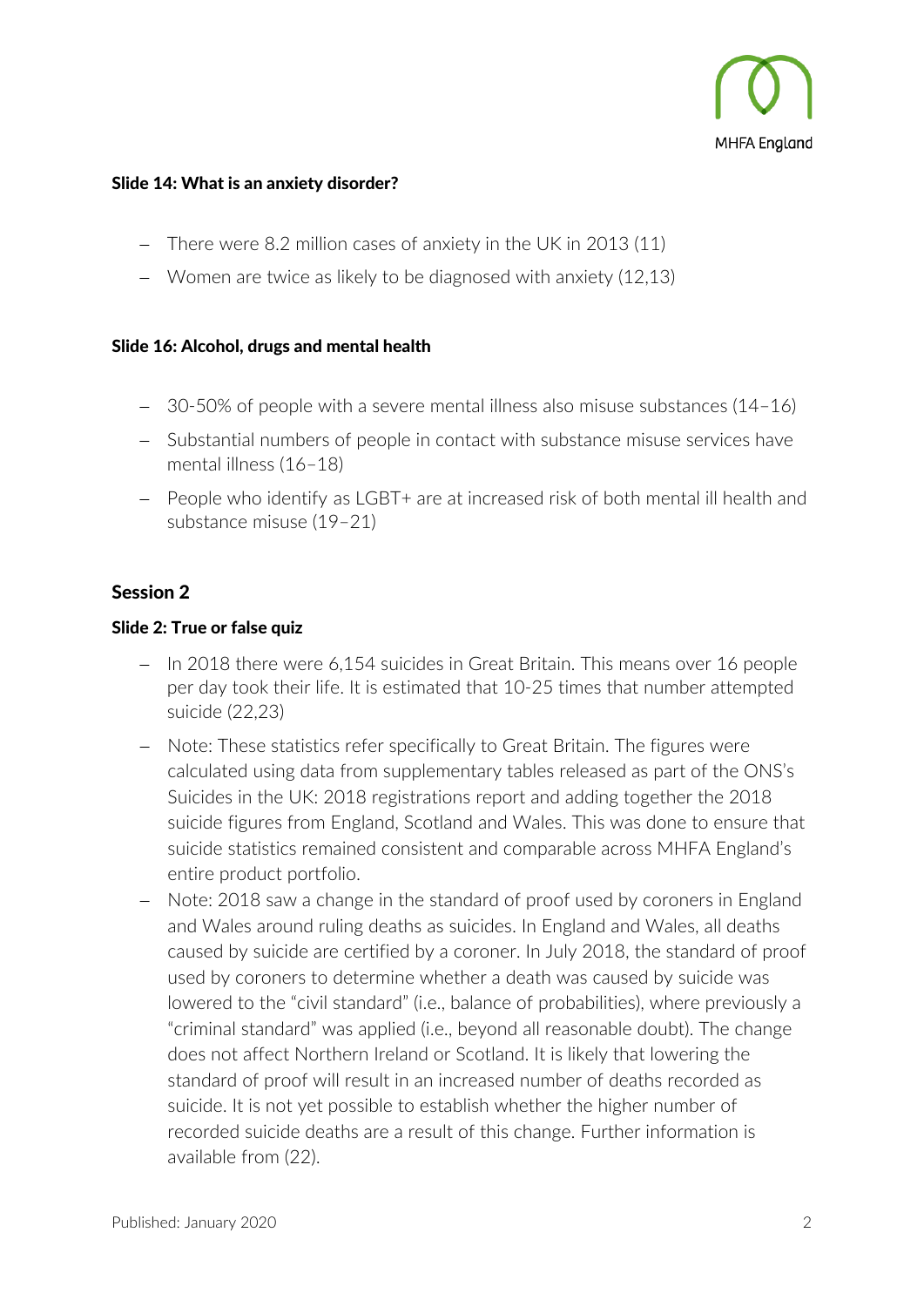

- − More females attempt suicide than males; more males complete suicide: 75% male, 25% female (9,22)
- − In 2016/17, 95 higher education students died by suicide in England and Wales (24)
- − Note: This number is based on a new report from the Office for National Statistics, which is developing new methods of identifying and reporting on suicide deaths in students enrolled in higher education institutions. In comparison to previous reports, this report uses stricter criteria to define who is a HE student. Current estimates of suicide deaths in HE students are therefore more accurate than previous reports. More information on trends over time can be found in (24).
- − In 2015, female suicide rates increased in England to their highest levels since 2005 (25)
- − 20.6% of people have had suicidal thoughts at some time. 6.7% have attempted suicide (10)

#### Slide 10: Self-harm: What is it?

- − More common in veterans, young people, women, LGBT+ people, prisoners, asylum seekers, and those who've been abused (26)
- − The UK has one of highest self-harm rates in Europe (27–29)
- − People who self-harm are approximately 49 times more likely to die by suicide (30)
- − Note: Further information on suicide risk following self-harm can be found in (31,32).

## Slide 12: Eating disorders

- − At high risk of premature death and suicide (7)
- − 6.4% of people in England have experienced symptoms of an ED (33)
- − About 25% of those experiencing ED symptoms are male (34)
- − Up to 16% of people who identify as LGBT+ experience symptoms of an ED (21,35)

#### Slide 14: What is psychosis?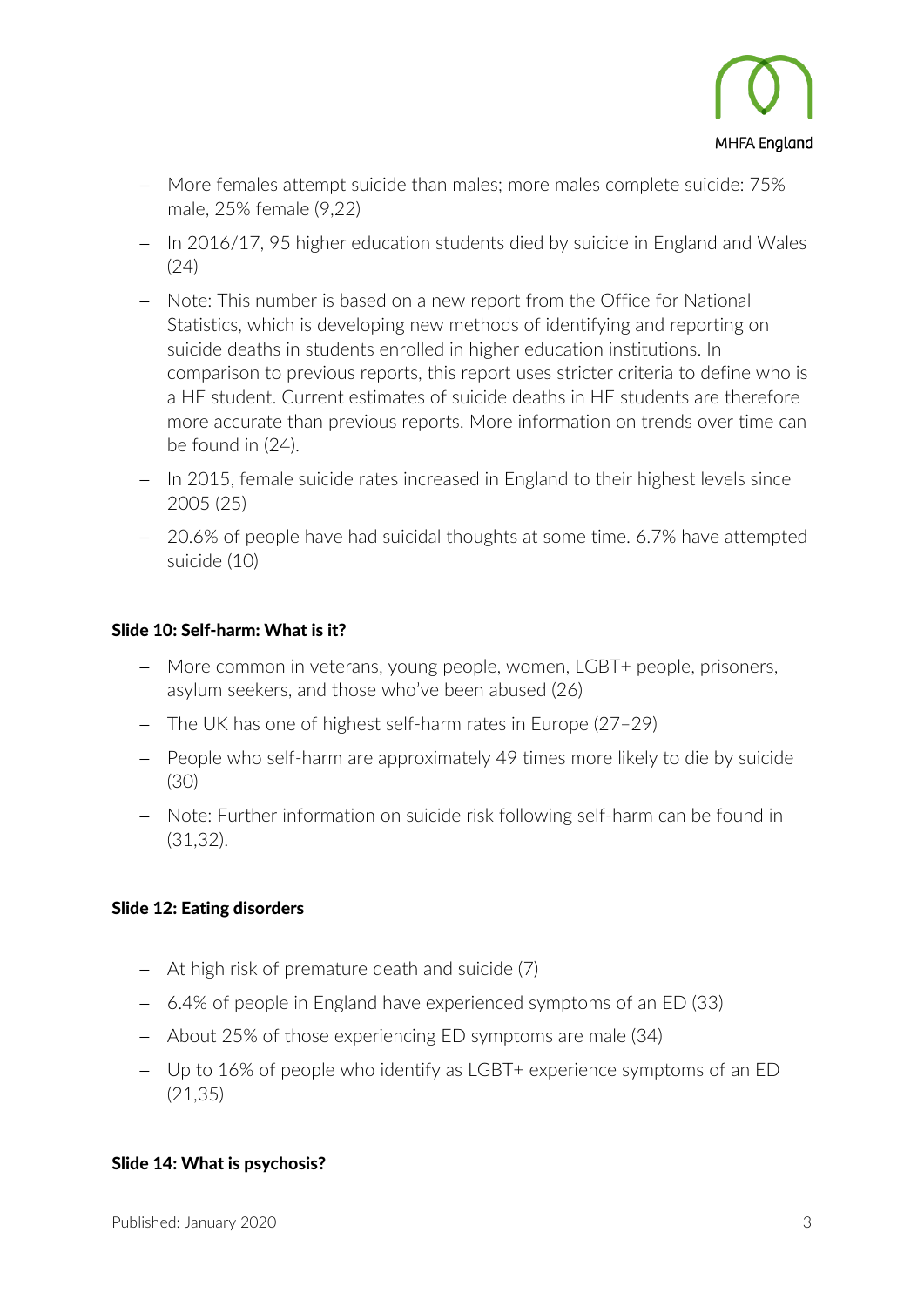

- − 6% of the population say they have experienced at least one symptom of psychosis (10)
- − Psychosis is more common among BAME groups (10,36–39)

## Slide 15: Understanding the diagnosis

- − Schizophrenia:
	- − Average age of onset is lower in men (40–43)
	- − Males have a higher risk of developing schizophrenia during their lifetime (44)
	- − Affects less than 1 in 100 people during their lifetime (37,45,46)
- − Bipolar disorder:
	- − Around 2% of the population have experienced symptoms (10,47,48)
	- − Men and women affected equally (10)
	- − Often starts between adolescence and mid-30s (49,50)

# References

- 1. Mental Health Taskforce NE. The Five Year Forward View for Mental Health. 2016 [cited 2017 May 23]; Available from: https://www.england.nhs.uk/wpcontent/uploads/2016/02/Mental-Health-Taskforce-FYFV-final.pdf
- 2. The Insight Network, Dig-In. University Student Mental Health Survey 2018 [Internet]. 2019. Available from: https://uploadsssl.webflow.com/561110743bc7e45e78292140/5c7d4b5d314d163fecdc3706 \_Mental Health Report 2018.pdf
- 3. Davies SC. Annual Report of the Chief Medical Officer 2013, Public Mental Health Priorities: Investing in the Evidence [Internet]. 2014. Available from: https://www.gov.uk/government/uploads/system/uploads/attachment\_data/file /413196/CMO\_web\_doc.pdf
- 4. Kessler RC, Berglund P, Demler O, Jin R, Merikangas KR, Walters EE. Lifetime prevalence and age-of-onset distributions of DSM-IV disorders in the National Comorbidity Survey Replication. Arch Gen Psychiatry [Internet]. 2005 Jun 1 [cited 2018 Oct 16];62(6):593. Available from: http://archpsyc.jamanetwork.com/article.aspx?doi=10.1001/archpsyc.62.6.593
- 5. Stevenson D, Farmer P. Thriving at work: The Independent Review of Mental Health and Employers [Internet]. 2017 [cited 2017 Nov 22]. Available from: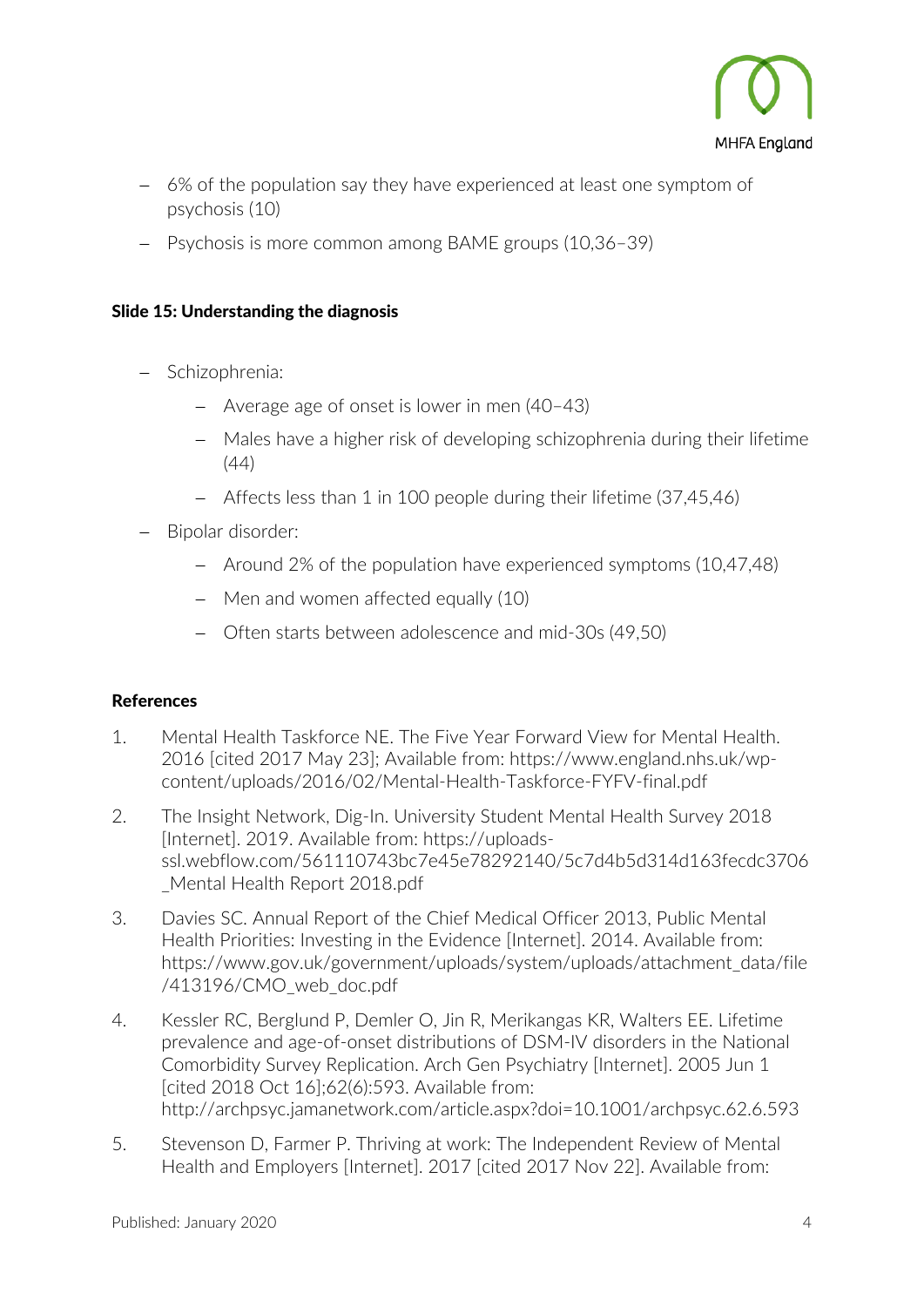

https://www.gov.uk/government/publications/thriving-at-work-a-review-ofmental-health-and-employers

- 6. Global Burden of Disease 2017 Disease and Injury Incidence and Prevalence Collaborators. Global, regional, and national incidence, prevalence, and years lived with disability for 354 diseases and injuries for 195 countries and territories, 1990-2017: A systematic analysis for the Global Burden of Disease Study 2017. Lancet [Internet]. 2018 Nov 10 [cited 2020 Jan 7];392(10159):1789–858. Available from: https://www.thelancet.com/journals/lancet/article/PIIS0140-6736(18)32279- 7/fulltext
- 7. Chesney E, Goodwin GM, Fazel S. Risks of all-cause and suicide mortality in mental disorders: a meta-review. World Psychiatry [Internet]. 2014 Jun 1 [cited 2017 Jul 10];13(2):153–60. Available from: http://doi.wiley.com/10.1002/wps.20128
- 8. Correll CU, Solmi M, Veronese N, Bortolato B, Rosson S, Santonastaso P, et al. Prevalence, incidence and mortality from cardiovascular disease in patients with pooled and specific severe mental illness: a large-scale meta-analysis of 3,211,768 patients and 113,383,368 controls. World Psychiatry [Internet]. 2017 Jun 1 [cited 2018 Apr 24];16(2):163–80. Available from: http://doi.wiley.com/10.1002/wps.20420
- 9. Craig R, Fuller E, Mindell J (Eds). Health Survey for England 2014: Health, social care and lifestyles [Internet]. 2015. Available from: http://content.digital.nhs.uk/catalogue/PUB19295
- 10. McManus S, Bebbington P, Jenkins R, Brugha T. Mental health and wellbeing in England: Adult Psychiatric Morbidity Survey 2014 [Internet]. Leeds; 2016. Available from: http://content.digital.nhs.uk/catalogue/PUB21748/apms-2014 full-rpt.pdf
- 11. Fineberg NA, Haddad PM, Carpenter L, Gannon B, Sharpe R, Young AH, et al. The size, burden and cost of disorders of the brain in the UK. J Psychopharmacol [Internet]. 2013 Sep [cited 2016 Dec 2];27(9):761–70. Available from: http://www.ncbi.nlm.nih.gov/pubmed/23884863
- 12. Walters K, Rait G, Griffin M, Buszewicz M, Nazareth I, Kessler R, et al. Recent Trends in the Incidence of Anxiety Diagnoses and Symptoms in Primary Care. Andersson G, editor. PLoS One [Internet]. 2012 Aug 3 [cited 2016 Dec 2];7(8):e41670. Available from: http://dx.plos.org/10.1371/journal.pone.0041670
- 13. Remes O, Brayne C, van der Linde R, Lafortune L. A systematic review of reviews on the prevalence of anxiety disorders in adult populations [Internet]. Vol. 6, Brain and Behavior. 2016 [cited 2016 Dec 2]. p. e00497. Available from: http://doi.wiley.com/10.1002/brb3.497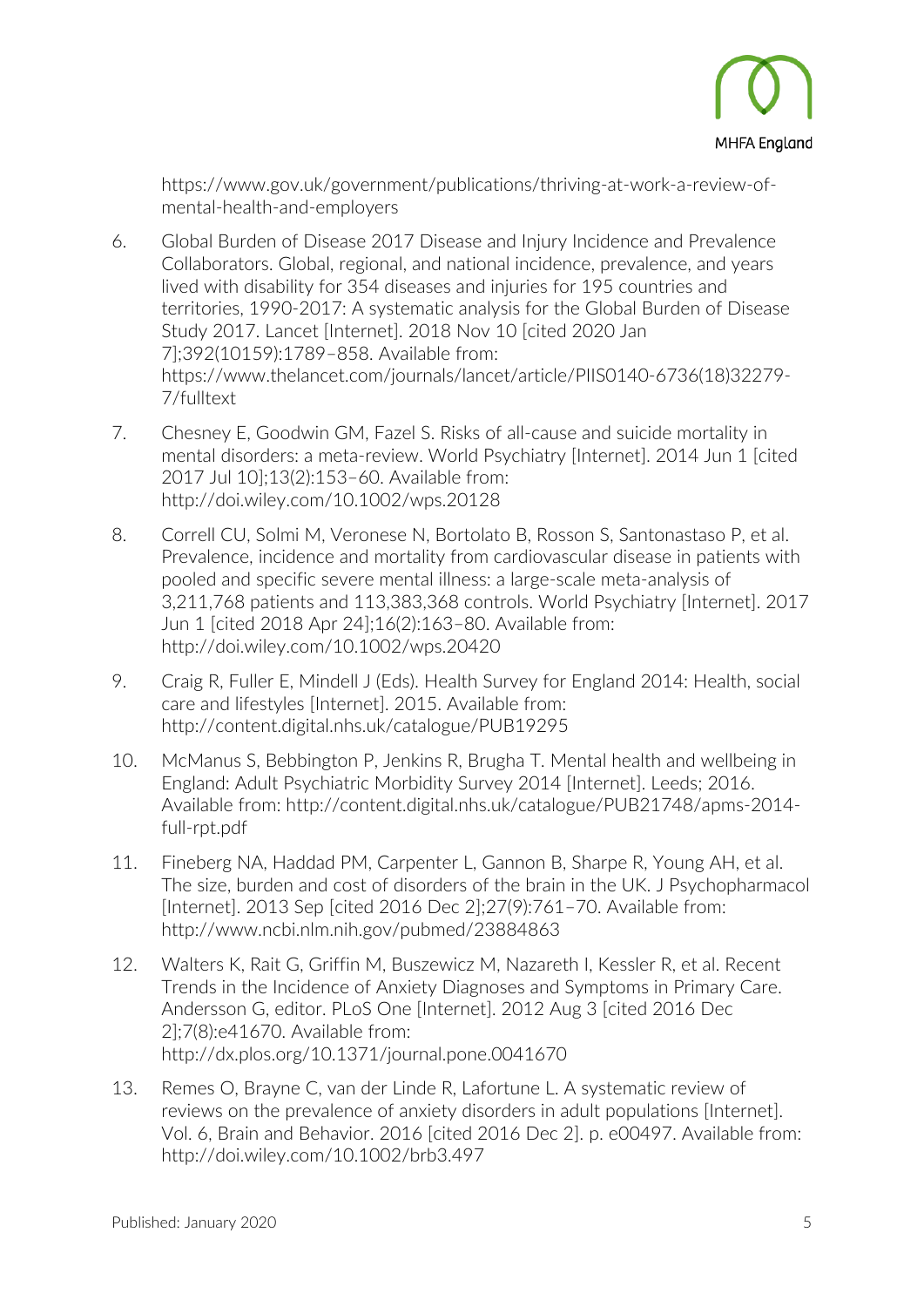

- 14. Hall W, Degenhardt L, Teesson M. Reprint of "Understanding comorbidity between substance use, anxiety and affective disorders: Broadening the research base." Addict Behav [Internet]. 2009 [cited 2016 Dec 1];34(10):795–9. Available from: http://www.ncbi.nlm.nih.gov/pubmed/19386422
- 15. Lai HMX, Cleary M, Sitharthan T, Hunt GE. Prevalence of comorbid substance use, anxiety and mood disorders in epidemiological surveys, 1990-2014: A systematic review and meta-analysis. Drug Alcohol Depend [Internet]. 2015 Sep 1 [cited 2016 Dec 1];154:1–13. Available from: http://www.ncbi.nlm.nih.gov/pubmed/26072219
- 16. Torrens M, Mestre-Pintó J, Domingo-Salvany A, EMCDDA project group. Comorbidity of substance use and mental disorders in Europe [Internet]. Lisbon, Portugal; 2015 [cited 2018 Apr 24]. Available from: http://www.emcdda.europa.eu/publications/insights/comorbidity-substanceuse-mental-disorders-europe\_en
- 17. Charzynska K, Hyldager E, Baldacchino A, Greacen T, Henderson Z, Laijärvi H, et al. Comorbidity patterns in dual diagnosis across seven European sites. Eur J Psychiatry [Internet]. 2011 [cited 2016 Dec 1];25(4):179–91. Available from: http://scielo.isciii.es/scielo.php?script=sci\_arttext&pid=S0213- 61632011000400001
- 18. Weaver T, Madden P, Charles V, Stimson G, Renton A, Tyrer P, et al. Comorbidity of substance misuse and mental illness in community mental health and substance misuse services. Br J Psychiatry [Internet]. 2003 [cited 2016 Dec 1];183(4):304–13. Available from: https://www.cambridge.org/core/journals/the-british-journal-ofpsychiatry/article/comorbidity-of-substance-misuse-and-mental-illness-incommunity-mental-health-and-substance-misuseservices/42209DF8CE77D8854A1C717B8041DDB0
- 19. Chakraborty A, McManus S, Brugha TS, Bebbington P, King M. Mental health of the non-heterosexual population of England. Br J Psychiatry [Internet]. 2011 Feb 2 [cited 2019 Jun 12];198(2):143–8. Available from: https://www.cambridge.org/core/product/identifier/S0007125000254184/typ e/journal\_article
- 20. King M, Semlyen J, Tai SS, Killaspy H, Osborn D, Popelyuk D, et al. A systematic review of mental disorder, suicide, and deliberate self harm in lesbian, gay and bisexual people. BMC Psychiatry [Internet]. 2008 Dec 18 [cited 2019 Jun 12];8(1):70. Available from: https://bmcpsychiatry.biomedcentral.com/articles/10.1186/1471-244X-8-70
- 21. Bachmann CL, Gooch B. LGBT in Britain: Health report [Internet]. London; 2018 [cited 2019 May 22]. Available from: https://www.stonewall.org.uk/system/files/lgbt\_in\_britain\_health.pdf
- 22. Office for National Statistics. Suicides in the UK: 2018 registrations [Internet].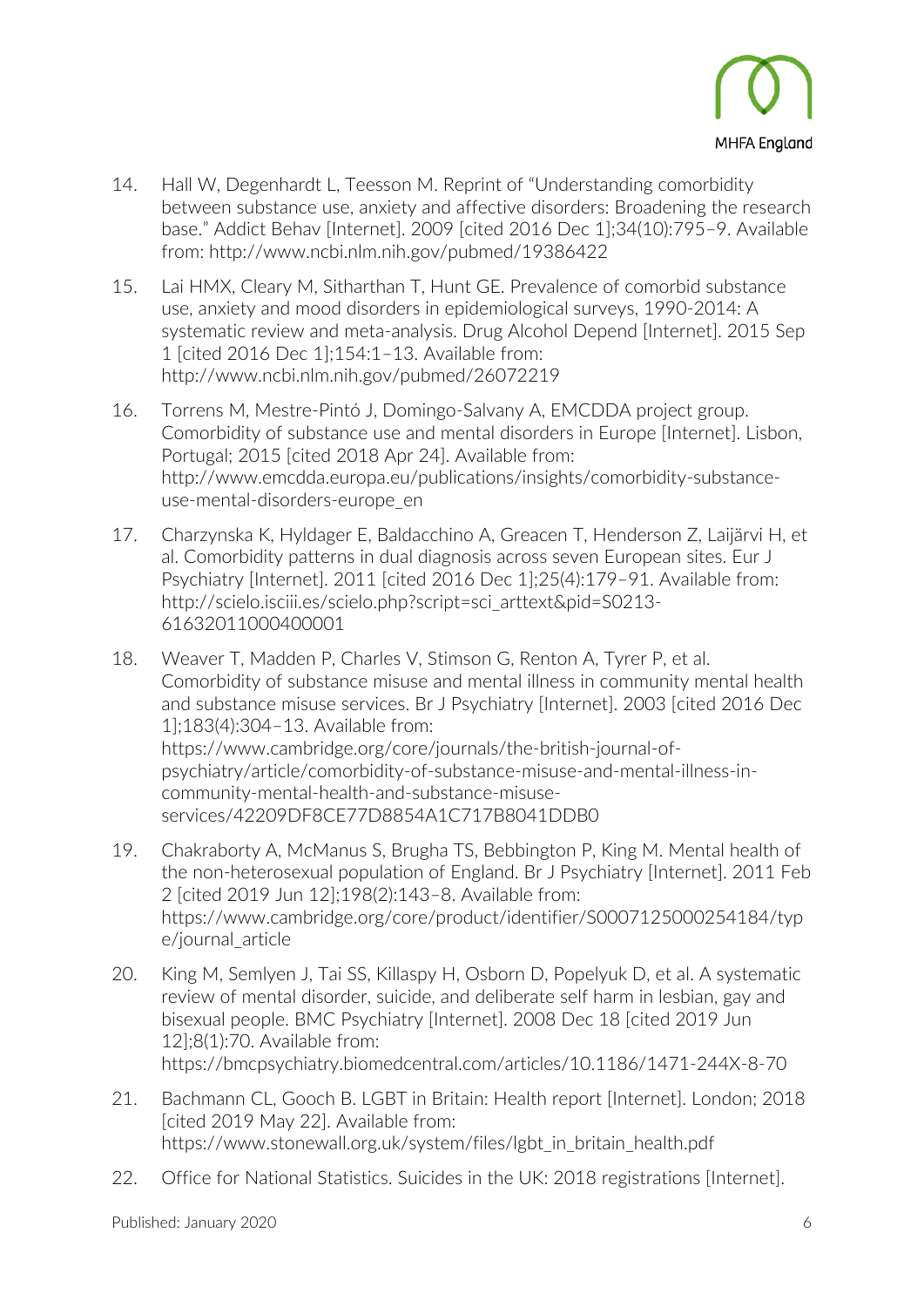

2019 [cited 2020 Jan 6]. Available from:

https://www.ons.gov.uk/peoplepopulationandcommunity/birthsdeathsandmarria ges/deaths/bulletins/suicidesintheunitedkingdom/2018registrations

- 23. World Health Organization. Preventing Suicide: A Global Imperative [Internet]. 2014. Available from: http://apps.who.int/iris/bitstream/10665/131056/1/9789241564779\_eng.pdf
- 24. Office for National Statistics. Estimating suicide among higher education students, England and Wales: Experimental Statistics [Internet]. 2018. Available from: https://www.ons.gov.uk/peoplepopulationandcommunity/birthsdeathsandmarria

ges/deaths/articles/estimatingsuicideamonghighereducationstudentsenglandand walesexperimentalstatistics/2018-06-25

- 25. Office for National Statistics. Suicides in the United Kingdom: 2015 registrations [Internet]. 2016. Available from: https://www.ons.gov.uk/peoplepopulationandcommunity/birthsdeathsandmarria ges/deaths/bulletins/suicidesintheunitedkingdom/2015registrations
- 26. Royal College of Psychiatrists. Self-harm, suicide and risk: helping people who self-harm [Internet]. 2010. Available from: https://www.rcpsych.ac.uk/docs/default-source/improving-care/better-mhpolicy/college-reports/college-report-cr158.pdf?sfvrsn=fcf95b93\_2
- 27. Hawton K, Bergen H, Casey D, Simkin S, Palmer B, Cooper J, et al. Self-harm in England: a tale of three cities. Multicentre study of self-harm. Soc Psychiatry Psychiatr Epidemiol [Internet]. 2007 Jul [cited 2016 Dec 2];42(7):513–21. Available from: http://www.ncbi.nlm.nih.gov/pubmed/17516016
- 28. Geulayov G, Kapur N, Turnbull P, Clements C, Waters K, Ness J, et al. Epidemiology and trends in non-fatal self-harm in three centres in England, 2000-2012: findings from the Multicentre Study of Self-harm in England. BMJ Open [Internet]. 2016 Apr 29 [cited 2018 Apr 24];6(4):e010538. Available from: http://www.ncbi.nlm.nih.gov/pubmed/27130163
- 29. Schmidtke A, Bille-Brahe U, Deleo D, Kerkhof A, Bjerke T, Crepef P, et al. Attempted suicide in Europe: rates, trends and sociodemographic characteristics of suicide attempters during the period 1989-1992. Results of the WHO/EURO Multicentre Study on Parasuicide. Acta Psychiatr Scand [Internet]. 1996 May 1 [cited 2018 Apr 24];93(5):327–38. Available from: http://doi.wiley.com/10.1111/j.1600-0447.1996.tb10656.x
- 30. Hawton K, Bergen H, Cooper J, Turnbull P, Waters K, Ness J, et al. Suicide following self-harm: findings from the Multicentre Study of Self-Harm in England, 2000-2012. J Affect Disord [Internet]. 2015 Apr 1 [cited 2018 Apr 24];175:147–51. Available from: http://www.ncbi.nlm.nih.gov/pubmed/25617686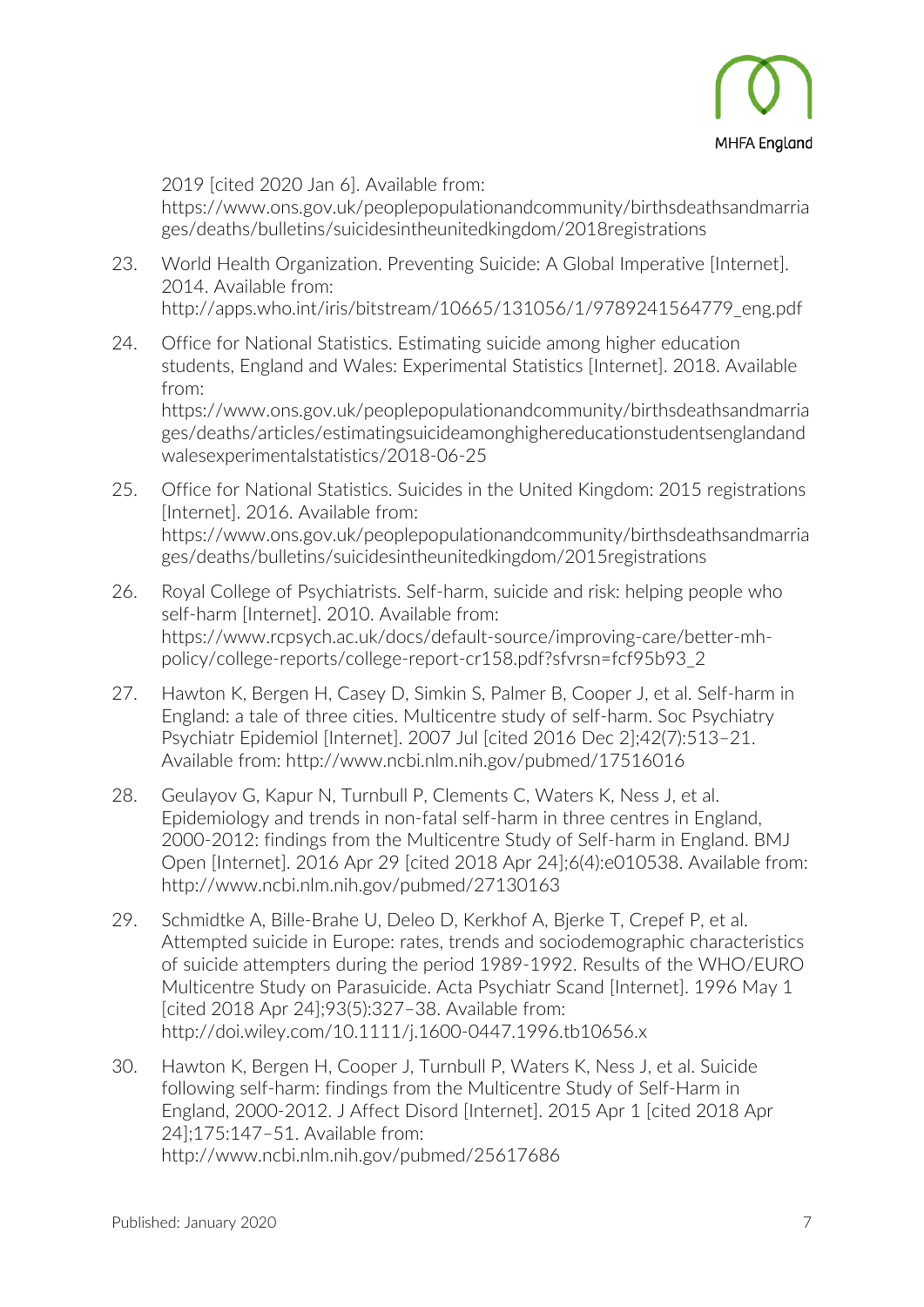

- 31. Geulayov G, Casey D, Bale L, Brand F, Clements C, Farooq B, et al. Suicide following presentation to hospital for non-fatal self-harm in the Multicentre Study of Self-harm: a long-term follow-up study. The Lancet Psychiatry [Internet]. 2019 Dec 1 [cited 2020 Jan 7];6(12):1021–30. Available from: https://www.thelancet.com/journals/lanpsy/article/PIIS2215-0366(19)30402- X/fulltext
- 32. Carr MJ, Ashcroft DM, Kontopantelis E, While D, Awenat Y, Cooper J, et al. Premature death among primary care patients with a history of self-harm. Ann Fam Med [Internet]. 2017 May 1 [cited 2020 Jan 7];15(3):246–54. Available from: http://www.annfammed.org/content/15/3/246.long
- 33. McManus S, Meltzer H, Brugha T, Bebbington P, Jenkins R. Adult psychiatric morbidity in England, 2007. Results of a household survey [Internet]. 2009. Available from: http://content.digital.nhs.uk/catalogue/PUB02931/adul-psycmorb-res-hou-sur-eng-2007-rep.pdf
- 34. Sweeting H, Walker L, MacLean A, Patterson C, Räisänen U, Hunt K. Prevalence of eating disorders in males: a review of rates reported in academic research and UK mass media. Int J Mens Health [Internet]. 2015 [cited 2016 Dec 2];14(2). Available from: http://www.ncbi.nlm.nih.gov/pubmed/26290657
- 35. Connolly MD, Zervos MJ, Barone CJ, Johnson CC, Joseph CLM. The mental health of transgender youth: Advances in understanding. J Adolesc Heal [Internet]. 2016 Nov 1 [cited 2019 Jun 11];59(5):489–95. Available from: https://www.sciencedirect.com/science/article/pii/S1054139X1630146X
- 36. Kirkbride JB, Hameed Y, Ioannidis K, Ankireddypalli G, Crane CM, Nasir M, et al. Ethnic minority status, age-at-immigration and psychosis risk in rural environments: Evidence from the SEPEA study. Schizophr Bull [Internet]. 2017 [cited 2019 Jun 7];43(6):1251–61. Available from: https://academic.oup.com/schizophreniabulletin/articleabstract/43/6/1251/3829518
- 37. Kirkbride J, Errazuriz A, Croudace T, Morgan C, Jackson D, McCrone P, et al. Systematic Review of the Incidence and Prevalence of Schizophrenia and Other Psychoses in England. [Internet]. 2012. Available from: http://www.psychiatry.cam.ac.uk/files/2014/05/Final-report-v1.05-Jan-12.pdf
- 38. Kirkbride JB, Errazuriz A, Croudace TJ, Morgan C, Jackson D, Boydell J, et al. Incidence of schizophrenia and other psychoses in England, 1950-2009: a systematic review and meta-analyses. PLoS One [Internet]. 2012 [cited 2016 Dec 1];7(3):e31660. Available from: http://www.ncbi.nlm.nih.gov/pubmed/22457710
- 39. Halvorsrud K, Nazroo J, Otis M, Brown Hajdukova E, Bhui K. Ethnic inequalities in the incidence of diagnosis of severe mental illness in England: a systematic review and new meta-analyses for non-affective and affective psychoses [Internet]. Vol. 54, Social Psychiatry and Psychiatric Epidemiology. 2019 [cited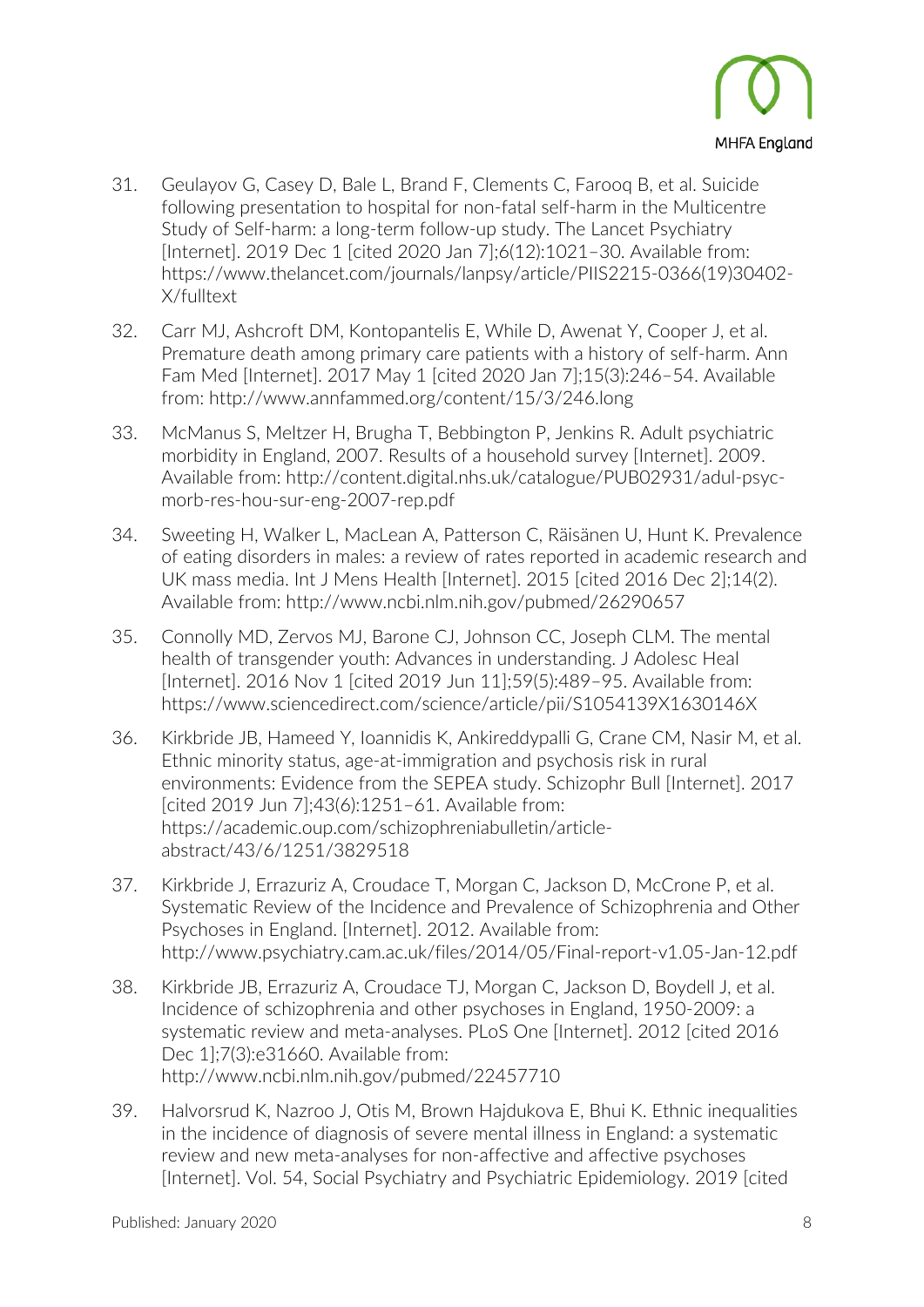

2020 Jan 9]. p. 1311–23. Available from: https://link.springer.com/article/10.1007/s00127-019-01758-y

- 40. Riecher-Rössler A, Butler S, Kulkarni J. Sex and gender differences in schizophrenic psychoses—a critical review. Arch Womens Ment Health [Internet]. 2018 Dec 16 [cited 2019 Feb 15];21(6):627–48. Available from: http://link.springer.com/10.1007/s00737-018-0847-9
- 41. Eranti S V., MacCabe JH, Bundy H, Murray RM. Gender difference in age at onset of schizophrenia: a meta-analysis. Psychol Med [Internet]. 2013 Jan 8 [cited 2016 Dec 2];43(01):155–67. Available from: http://www.ncbi.nlm.nih.gov/pubmed/22564907
- 42. Drake RJ, Addington J, Viswanathan AC, Lewis SW, Cotter J, Yung AR, et al. How age and gender predict illness course in a first-episode nonaffective psychosis cohort. J Clin Psychiatry [Internet]. 2016 [cited 2019 Feb 14];77(3):e283-9. Available from: https://europepmc.org/abstract/med/26890690
- 43. Miettunen J, Immonen J, McGrath JJ, Isohanni M, Jääskeläinen E. The Age of Onset of Schizophrenia Spectrum Disorders. In: de Girolamo G, McGorry PD, Sartorius N, editors. Age of Onset of Mental Disorders [Internet]. Springer International Publishing; 2019 [cited 2020 Jan 9]. p. 55–73. Available from: https://link.springer.com/chapter/10.1007/978-3-319-72619-9\_4
- 44. van der Werf M, Hanssen M, Köhler S, Verkaaik M, Verhey FR, RISE Investigators, et al. Systematic review and collaborative recalculation of 133 693 incident cases of schizophrenia. Psychol Med [Internet]. 2014 [cited 2018 Apr 24];44(1):9–16. Available from: https://www.cambridge.org/core/journals/psychologicalmedicine/article/systematic-review-and-collaborative-recalculation-of-133-693 incident-cases-of-schizophrenia/17A60A69F8DEE2ED796910CB15D5945C
- 45. Simeone JC, Ward AJ, Rotella P, Collins J, Windisch R. An evaluation of variation in published estimates of schizophrenia prevalence from 1990─2013: a systematic literature review. BMC Psychiatry [Internet]. 2015 Dec 12 [cited 2018 Apr 24];15(1):193. Available from: http://bmcpsychiatry.biomedcentral.com/articles/10.1186/s12888-015-0578-7
- 46. Moreno-Küstner B, Martín C, Pastor L. Prevalence of psychotic disorders and its association with methodological issues. A systematic review and meta-analyses. McKenna PJ, editor. PLoS One [Internet]. 2018 Apr 12 [cited 2019 Sep 7];13(4):e0195687. Available from: https://journals.plos.org/plosone/article?id=10.1371/journal.pone.0195687
- 47. Merikangas KR, Paksarian D. Update on Epidemiology, Risk Factors, and Correlates of Bipolar Spectrum Disorder. In: The Bipolar Book [Internet]. Oxford University Press; 2015 [cited 2016 Dec 2]. p. 21–34. Available from: http://www.oxfordmedicine.com/view/10.1093/med/9780199300532.001.00